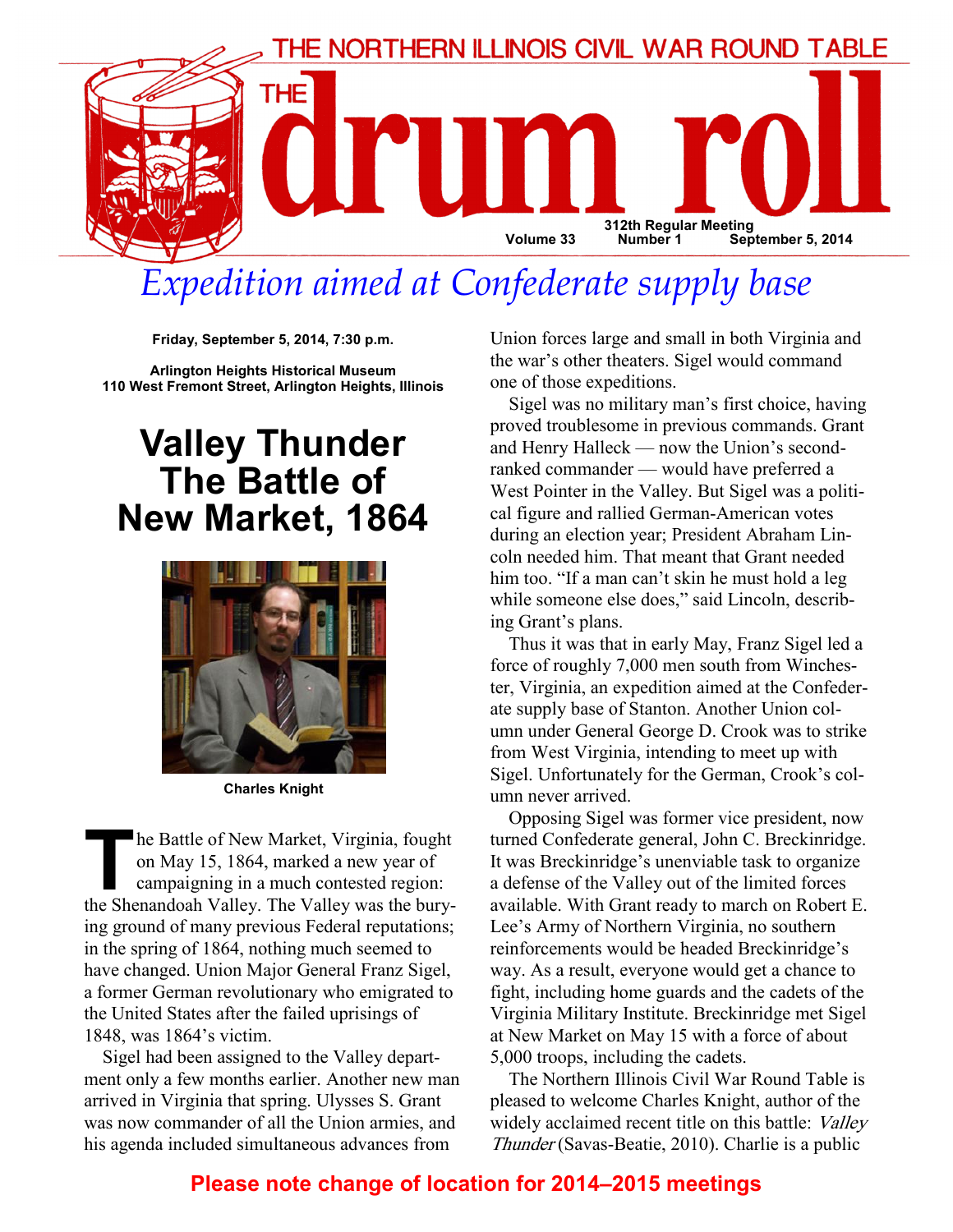history professional, having recently taken the helm of the Arizona Capital Museum. Before that he worked at the New Market Battlefield State Historic Site and at the Douglas McArthur Memorial in Virginia. He lives in Phoenix with his wife and family.

If you would like to join us for dinner at 5:30 p.m. before the meeting on September 5 at Sam's of Arlington restaurant, 1863 West Central Road, Arlington Heights, please contact me at DPowell334@aol.com or (847) 343-2032 by Wednesday, September 3. — Dave Powell

The concentration of the western armies resembled an hourglass in lower Tennessee and upper Mississippi and revealed the goals of both sides early on. The banks of the Tennessee River near Pittsburg Landing may have been where the armies eventually fought for early control of Corinth, but Corinth itself was the objective. In fact, both sides expected the big battle to be fought at

## Corinth and the Civil War

#### By Tom DeFranco

On Friday, June 6, Dr. Tim Smith pre-<br>
sented to the Northern Illinois Civil<br>
Round Table the case of the important<br>
of the city of Corinth Mississippi in the Ameri sented to the Northern Illinois Civil War Round Table the case of the importance of the city of Corinth, Mississippi, in the American Civil War. Both sides saw it very early in the war and made plans that included the rail hub of northern Mississippi.

Historians have placed much emphasis on the

Battle of Shiloh as the crux of the spring campaigning and fighting, but the target for both armies all along was Corinth, Mississippi the South looking to hold on to what was likely the most crucial rail hub and the **Northerners** looking to seize it.

Whichever side that held the northern



Railroad depot and Tishomingo Hotel, summer 1862, Corinth, Mississippi. The United States Army Heritage and Education Center

Mississippi town would have an advantage early on. It was not the be-all and end-all of strategic places in the South, but it was high on the list. It represented a first step toward putting an end to the South's ability to supply its eastern army with provisions.

convinced themselves that the Southerners would sit and wait and prepare to defend Corinth rather than have the audacity to attack the mighty Union host. How wrong they were! So, ignoring some of the facts above is what leads some to discount Corinth as an early war objective of both sides.

Page 2 drum roll, September 2014

To an extent

high command than the rank and file. They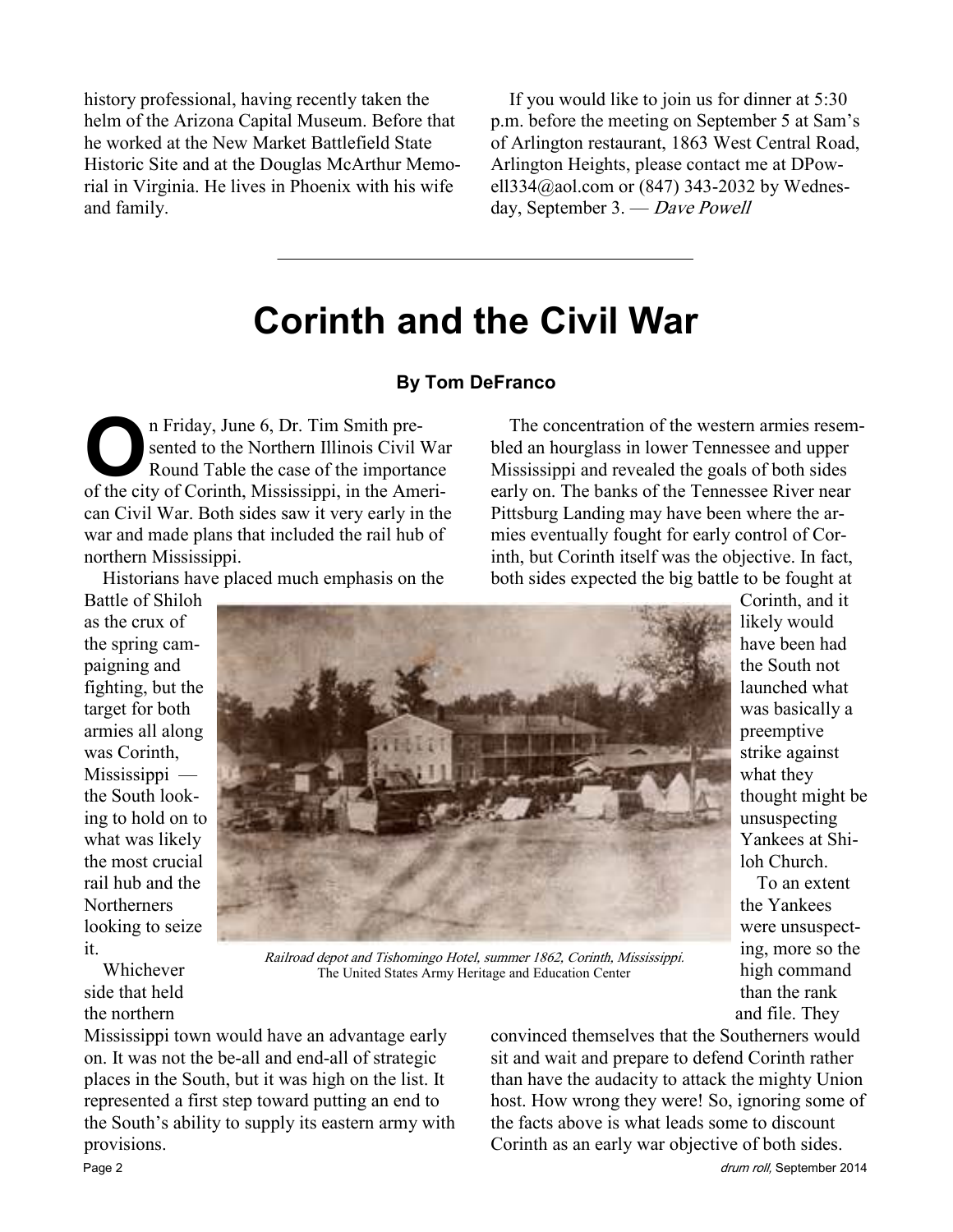Smith also reminded us that General Henry W. Halleck's seemingly slow pace to Corinth from Pittsburg Landing is often misinterpreted by those who study the Federal efforts to seize the town. Contrary to popular belief, Halleck did not move a mile a day and dig in. He intended to march at a faster pace but conditions did not allow for it. In fact, early in the journey southward he moved at a faster pace. Once he got there, at least the Federals didn't have to fight for the town. The Rebels under General P. G. T. Beauregard abandoned it along with the fortifications they had built.

There would eventually be a fight there during the general Confederate offensive of the autumn of 1862, but the Confederates would have to fight to get it back, and fight they did, but they would fail at recapturing the railroad crossroads town. They left the Federals with the advantage of defending a fortified town.

On behalf of the Northern Illinois Civil War Round Table, I'd like to thank Dr. Tim Smith for helping to close out the round table season and for getting us to reconsider the Corinth campaign of 1862.

## September Events

September 9, McHenry County Civil War Round Table. Frank Crawford will speak on the Baltimore riots.

September 11, Lake County Civil War Round Table. Frank Crawford will speak on new ways to study the Civil War.

September 12, Civil War Museum, Kenosha, WI. Frank Crawford will speak on the story of Illinois soldier Jennie Hodgers, noon. Information on all Civil War Museum programs is available at (262) 653-4140 or www.thecivilwarmuseum.org.

September 12, Chicago Civil War Round Table. Frank Varney will speak on General Grant's Memoirs.

September 13, 7th Annual Civil War Forum, Civil War Museum, Kenosha, WI. James Cornelius, Steve Acker, Gregg Biggs, and John Lundstrom will cover topics from 1864, 8:30 a.m. to 3:30 p.m., \$60, \$50 Friends of the Museum.

September 17, Civil War Museum, Kenosha, WI. Dr. Jason Jividen will speak on the attempt of progressive and modern liberal U.S. presidents to appropriate the Lincoln image into their political rhetoric, 7 p.m., sponsored by Carthage College and the Jack Miller Center.

September 20, Civil War Museum, Kenosha, WI. Family-friendly re-enactors as Civil War soldiers will answer questions about gear, food, reasons for volunteering, and battles, and what it took to be a Civil War Soldier, noon to 4 p.m., sponsored by the Kenosha Garden Railroad Society.

drum roll, September 2014 **page 3** September 19, Salt Creek Civil War Round Table. Bruce Allardice will speak on 10 Worst Generals.

## September Saturday Discussion

All members and guests are invited to participate in the session to be held at the Hoffman Estates Community Bank, 1375 Palatine Road, Hoffman Estates, on Saturday, September 20, from 10:00 a.m. until noon. Attendees are asked to park in the adjacent lot rather than in spaces provided for bank customers. The group will discuss the Overland Campaign, led by second vice president Tom Postema.

These discussions are generally held on the third Saturday of the month from September through June. They are held to generate and foster a free exchange of ideas on events that transpired during the Civil War.

### Roster Change

#### New recruit

Ms. Carol Bernsten 323 South Bothwell Street Palatine, Illinois 60067-6857 (847) 358-2856

## Dues Are Due

Dues forms and checks should be sent to treasurer Tom DeFranco, 4844 North Ridgewood Avenue, Norridge, Illinois 60706-2941, as soon as possible. Dues for the 2014–15 year are \$55 family, \$45 individual, and \$5 student. A sustaining membership is defined by any payment over and above the normal rates. Deduct \$5 if you receive the newsletter by e-mail.